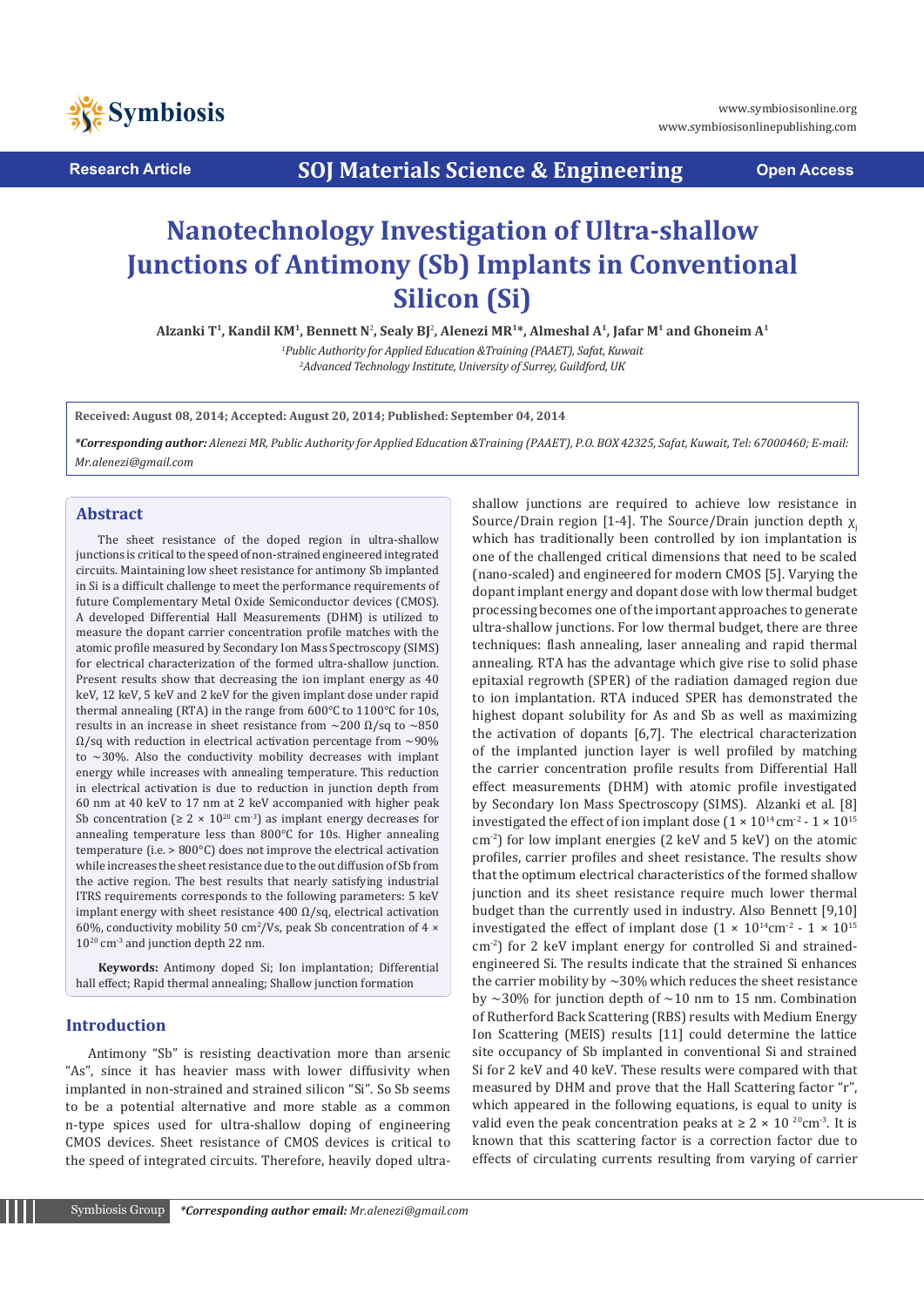scattering degrees caused by the presence of the magnetic field in Hall measurements. The correlation between sheet resistances  $\left\{ \mathsf{R}_{\mathsf{s}}\right\}$ , sheet Hall coefficient  $\mathsf{R}_{\mathsf{H}\mathsf{S}'}$  and the scattering factor could be described by:

$$
R_s = \frac{1}{\chi_j \sigma_s} = \frac{1}{e \int N_s(\chi) \mu_c d\chi}
$$
 (1)

$$
R_{Hs} = \frac{r}{eN_s} \tag{2}
$$

and

$$
\mu_c = \frac{R_{Hs}}{rR_S} \tag{3}
$$

Where  $\chi$  is the junction depth of the implanted layer, Ns is the sheet carrier density, is the electron charge and  $\mu_c$  is the conductivity mobility. Differential Hall effect Measurements (DHM) coupled with X-ray Photoelectron Spectroscopy (XPS), were applied by Su et al. [12] to investigate the deactivation of phosphorous laser annealed ultra-shallow junction. The results indicate a carrier profile redistribution near surface due to uphill diffusion caused by phosphorous deactivation. Dong et al. [13] provide a novel shallow doping technique with low temperature processing, investigated by Auger electron spectroscopy and Hall effect measurements, provides great potential in fabrication of high efficiency silicon Nanowire (SiNW) solar cell. This technique proves formation of a shallow junction with phosphorous surface concentration above  $1 \times 10^{20}$  cm<sup>-3</sup> and junction depth 10 nm. This shallow junction enhances the short circuit current of radial SiNW by 7.75% compared to the axial PN junction solar cell. High current with low-energy (400 eV) ion implantation and low-energy temperature microwave annealing is employed by Tsai et al. [14] to achieve ultra-shallow junction. They used two-step microwave annealing which is more effective. In the first step annealing, a high power (2400 W;  $\sim$  500 $^{\circ}$ C) was utilized to achieve Solid Phase Epitaxial Regrowth (SPER) and enhance microwave absorption. In the second step of annealing, unlike in conventional thermal annealing, which requires higher energy to activate the dopant, a 600 W (250°C) microwave is used to achieve low sheet resistance. The device subjected to this twostep annealing  $(2400 \text{ W}$  for  $300 \text{ s} + 600 \text{ W}$  for  $600 \text{s}$ ) has the lowest threshold voltage Vth and lowest Sub-threshold Swing (SS), so highest cap ability to control the sub-threshold current. Liang et al. [15] studied the effect of annealing on the properties of boron implanted emitter for n- silicon solar cell by comparing Rapid Thermal Annealing (RTA) and Furnace Annealing (FA) conditions. They simultaneously employed Hall effect measurements and RBS techniques to probe into the effects of annealing on the electrical properties of boron implanted samples. They concluded that the cell received annealing at 1000°C for 20 min exhibited the lowest dark saturation current density J o , the lowest damaged spectra, the highest free carrier density  $(N_s)$  and the highest efficiency 18.85%, whereas those receiving lower thermal budgets exhibited lower performance due to the increased recombination accompanied with RTA. In this work, an investigation is carried out to determine the optimum electrical

parameters of the antimony implanted layer for p-type Si that match the industrial requirements. The effect of rapid thermal annealing RTA on the optimum values of sheet resistance  $R_{s'}$ electrical activation  $E_a\%$ , conductivity mobility  $\mu_c$ , sheet carrier density  $N_{s'}$  peak carrier concentration and junction depth  $\chi_j$  are examined for different implant energies (40 keV, 12 keV, 5 keV and 2 keV) as well as at different annealing temperatures (from 600°C to 1100°C for 10s). An implant dose of  $4 \times 10^{14}$  cm<sup>-2</sup> is adapted in all investigated implant energies as it provides the lowest sheet resistances among all the studied cases.

## **Experimental Details**

P-type (100) Si wafers of diameter 100 nm with resistivity of 10-12  $\Omega$  cm were implanted at room temperature with antimony ions of implanted energies 2 keV, 5 keV, 12 keV and 40 keV for doses in the range from  $1 \times 10^{14}$  cm to  $1 \times 10^{15}$  cm. Here we treated the energies data with doses  $4 \times 10^{14}$  cm<sup>-2</sup>, 5  $\times$  10<sup>14</sup> cm<sup>-2</sup>, 8.5  $\times$  10<sup>14</sup> cm<sup>-2</sup> and 4  $\times$  10<sup>14</sup> cm<sup>-2</sup>, respectively. The doses around  $4 \times 10^{14}$  cm<sup>-2</sup> gave the best results for the formed shallow junctions. The tilt and twisted angles in the implantation were 7° and 22°, respectively. The wafer were cut into small pieces and activated using a process product corporation RTP system in the temperature range from 600°C to 1100°C for times between 5 seconds and 3600 seconds in flowing nitrogen gas. However the majority of samples were annealed for 10 s as longer annealing times produced insignificant difference in electrical activity or sheet resistance. Wide set of measurements with an accent HL5500 Hall system. Several samples were measured for each experimental point and the average is taken. The estimated uncertainty in sheet resistance values is in the range 2.5-4%. Details of the technique could be found in Alzanki et al. [11] and Bennett et al. [10]. The differential Hall Technique is a complicated method for characterizing ultra-shallow doping in semiconductors but with careful experimental protocol and considered data analyses it can merit reliable results, since it has a unique advantage over other techniques as it capable of separating the relative carrier concentration and mobility distribution to the conduction of the doped layer under test. Also samples were analyzed as-implanted and annealed using SIMS technique for atomic concentration profiles by CAMECA IMS 6F with primary beam energy of 750 eV  $O_2^*$  for 5 keV to 40 keV for Sb whilst for 2 keV Sb a 500 eV Cs<sup>+</sup> beam was used for analyses to ensure reliable profile shape and dose in the near surface region.

# **Results and Discussion**

## **Atomic profiles and carrier profiles**

Figure 1 shows the atomic profiles simulated by the TRIM2003 software for implant energies 2 keV, 5 keV, 12 keV and 40 keV and atomic profiles determined from SIMS measurements of 2 keV and 5 keV. As shown from these profiles the projected range estimated from TRIM simulation increases from 5 nm to 26 nm as implant energy increases from 2 keV to 40 keV while there is a decrease of peak atomic concentration of as implanted samples from  $3.5 \times 10^{21}$  cm<sup>-3</sup> to  $3.8 \times 10^{20}$  cm<sup>-3</sup>, respectively. Also, SIMS atomic profiles are shallower and more broaden at tails than the simulated TRIM profiles with lower peak concentration.

**Citation:** Alzanki T, Kandil KM, Bennett N, Sealy BJ, Alenezi MR, et al. (2014) Nanotechnology Investigation of Ultra-shallow Junctions Page 2 of 6 of Antimony (Sb) Implants in Conventional Silicon (Si). SOJ Mater Sci Eng 2(2): 1-6.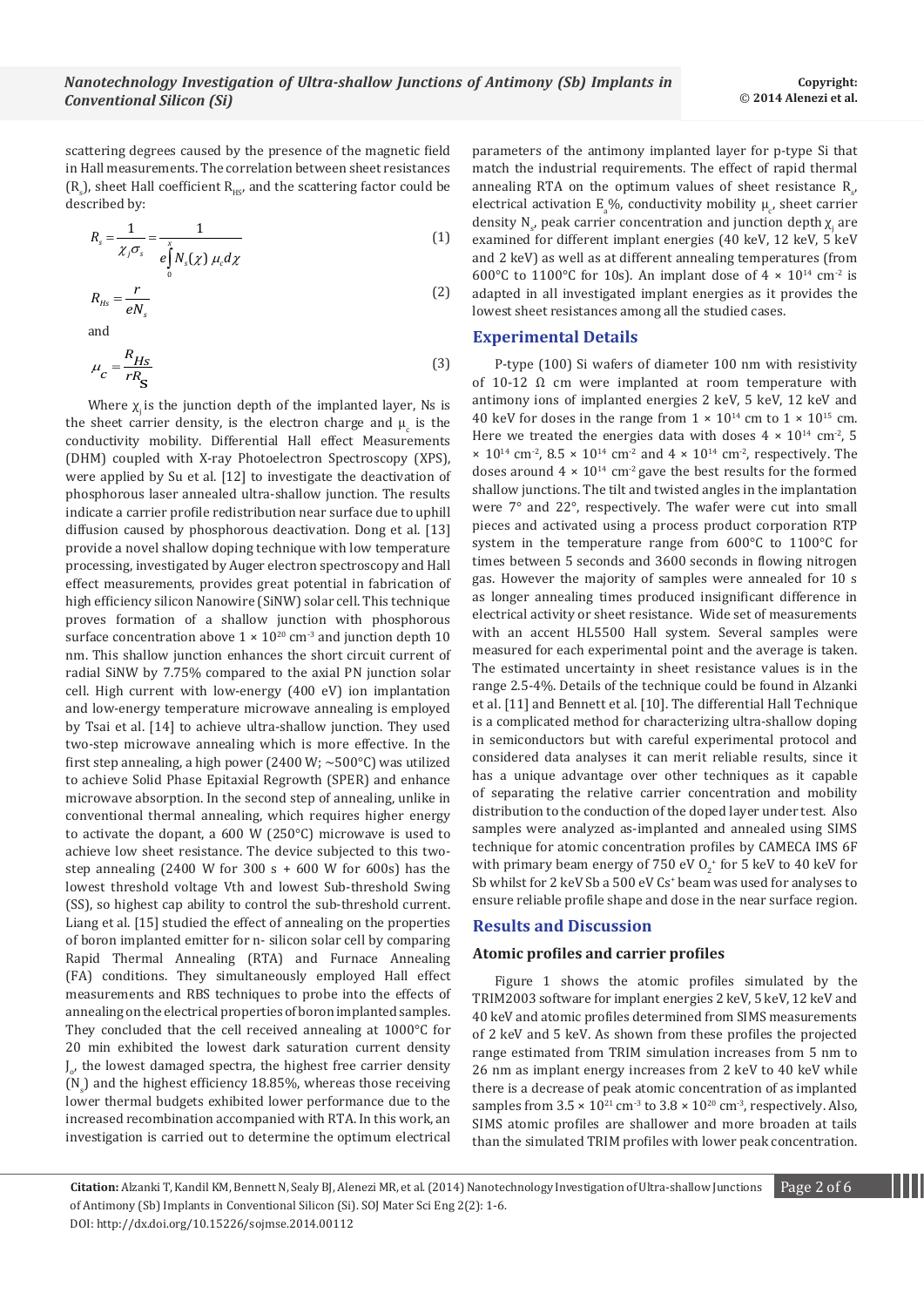This difference may be attributed to the fact that Sb suffers from radiation enhanced diffusion during implantation.

Figure 2 shows SIMS atomic profile after rapid thermal annealing at 600°C and 800°C for 10 s at implant energies 2 keV and 5 keV. The important note here is that the peak concentration and the peak depth of 5 keV are similar to as-implanted (shown previously in Figure 1) and the annealed values  $9 \times 10^{20}$ cm<sup>-3</sup> at 5.3 nm and  $8.5 \times 10^{20}$ cm<sup>-3</sup> at 5.5 nm are within the accepted experimental error. Also for 2 keV the atomic profiles are similar for as-implanted and the annealed one  $(1.7 \times 10^{21} \text{cm}^{-3})$  but the peak depth is shallower after annealing as it changes from 4.5 nm to 3.3 nm.

Figure 3 presents a comparison between two SIMS atomic profiles with the corresponding two carrier concentration profiles for 5 keV implant energy with doses varying from 5 ×  $10^{14}$  cm<sup>-2</sup> to  $1 \times 10^{15}$  cm<sup>-2</sup> after annealing at 800°C. In this figure, the carrier concentration profiles are identical considering accepted experimental error. It is clear from the figure that it is only measure part of the carrier distribution because of the close proximity of the n<sup>+</sup> /p junction and the high resistance associated with the resulting depletion region. This means that there is no advantage in implanting a dose above  $5 \times 10^{14}$  cm<sup>-2</sup>.

## **Electrical characterization of the implanted layer**

**For rapid thermal annealing ≤ 800°C:** In this Section we discuss the electrical parameters extracted from the SMIS atomic profiles and DHM carrier profiles for samples annealed at RTA from 600°C and 800°C for 10s at different implant energies. Figures 4 and 5 show the variation of sheet resistance  $R_s$  ( $\Omega$ /sq) and the electrical activation percentage ( $E_a$ %) with annealing temperature for different implant ion energy. As seen from Figure 4, as the implant energy decreases from 40 keV to 2 keV at annealing temperature of 700°C for 10s, the sheet resistance proves significant increase from 200  $\Omega$ /sq to 850  $\Omega$ / sq respectively. In the same time, Figure 5 indicates decrease in electrical activation from 90% to 30% when the implant energy decreases from 40 keV to 2 keV at 700°C for 10s. The increase in sheet resistance illustrated in Figure 4 as well as the



**Figure 1:** Comparison between atomic profiles simulated by TRIM2003 software and corresponding atomic profiles determined from SIMS measurements for different implant energies.



**Figure 2:** SIMS atomic profile after rapid thermal annealing at 600°C and 800°C for 10s at implants energies 2 keV and 5 keV.



**Figure 3:** Comparison between SIMS atomic profiles and corresponding carrier concentration profiles for 5 keV implant energy.

decrease in electrical activation illustrated in Figure 5 can be mainly attributed to the decrease in the thickness of the formed junction with decreasing the implanted energy and to also the decrease in sheet carrier density Ns as indicated in equations (1-3). This behavior is accompanied with increase and shallower of the peak carrier concentration as will be discussed in the following sections. In addition, sheet resistance presented in Figure 4 exhibits an exponential increase with the increase of the annealing temperature from 600°C to 1100°C. This exponential increase is faster as the implant energy decreases from 40 keV to 2 keV. Also, Figure 5 shows a decrease in electrical activation with the increase of the annealing temperature which is faster at annealing temperature 900°C. This may be related to the low thermal budget caused by RTA process. Where RTA process give rise to the Solid Phase Epitaxial Regrowth (SPER) which allows the structure to return to a more stable crystalline form and can maximize the activation of the dopant Sb, but SPER is related to the dopant solubility level. This solubility level is lowered by increase of the annealing temperature which causes reduction in Sb activation as shown in Figure 5 and increase of sheet resistance shown in Figure 4. This increase of sheet resistance and the decrease of electrical activation with the increase of the annealing temperature from 600°C to 800°C in conventional Si is discussed in details by Horan et al. [6] and Bennett et al.

**Citation:** Alzanki T, Kandil KM, Bennett N, Sealy BJ, Alenezi MR, et al. (2014) Nanotechnology Investigation of Ultra-shallow Junctions Page 3 of 6 of Antimony (Sb) Implants in Conventional Silicon (Si). SOJ Mater Sci Eng 2(2): 1-6. DOI: http://dx.doi.org/10.15226/sojmse.2014.00112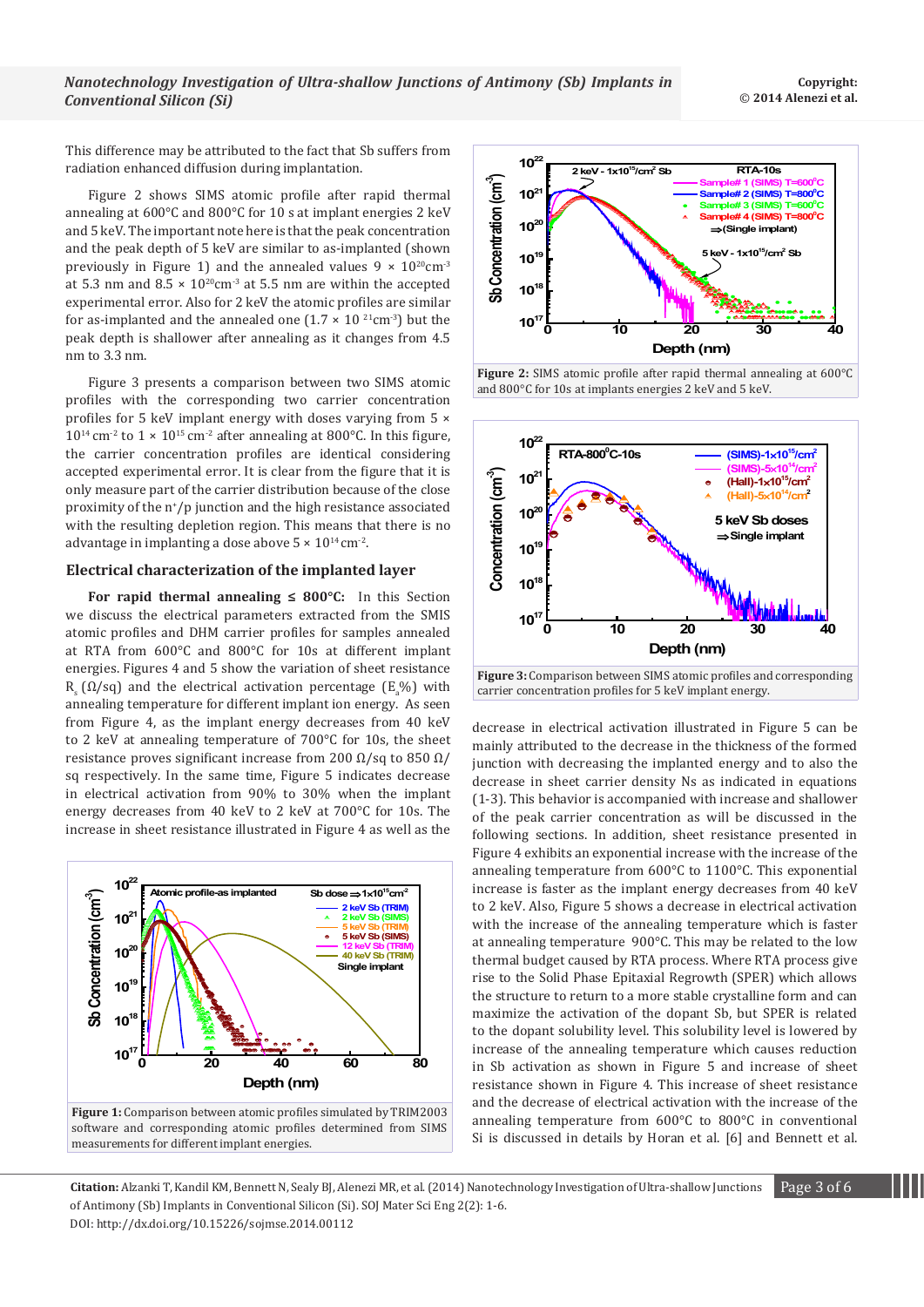



[10]. They suggested that the reduction in Sb activation is not a consequence of Sb deactivation at elevated temperature but is a result of different regrowth rate due to solubility level.

**For rapid thermal annealing > 800°C:** For high temperature annealing > 800°C, there is a significant broadening of the electrical profiles, so the electrical activation decreases rapidly. This is because Sb atoms tend to cluster and/or precipitate together at higher temperatures and this is unavailable for electrical activation. During rapid thermal annealing two mechanisms compete: the first is the regrowth of the damaged layer with inclusion of the dopant atoms in the lattice sites available for electrical conduction (as explained SPER), while the second is the diffusion of the dopant that tends to nucleate to form inactive precipitates. Increasing thermal energy higher than 800°C, the second mechanism starts to dominate the first one.

# **Carrier mobility**

Mobility is one of the important parameters used to characterize electrically the implanted layer. The mobility values depend on the annealing temperature, the implant energy and the implant dose as shown in Figure 6. In this figure the mobility values are lowest at 600°C, where with increasing the annealing temperature the defects removed and the crystallinity of the lattice improves, so the mobility improves. This mobility behavior with the increase of the implant energy can be discussed with the results of the sheet carrier density  $N_{\rm s}$  in Figure 7 and the peak concentration obtained from SIMS and DHM profiles presented in Figure 8. The results in Figure 8 shows a decrease of sheet carrier density N<sub>s</sub> by decreasing the implant energy (except some data of 12 keV which will be discussed later) and this in turn causes the decrease of the mobility as the implant energy increases from 2 keV to 5 keV to12 keV. Whereas for implant energy 40 keV the variation of the mobility curve with annealing temperature has higher values than all other data since 40 keV has more implant depth compared to the other lower energies, so the dopant is more deeper and maybe there is a net reduction in vacancy concentration in the near surface region. This is illustrated in Figure 8 where 40 keV peak concentration data are the lowest one which is proved by combining the measurements of Rutherford Back scattering RBS with Medium Energy ion Scattering MEIS measurements for 40 keV samples (Alzanki et al. [11]). It is observed that there is overlap of results for electrical activation curve (Figure 5) and mobility curve (Figure 6) at 5 keV and 12 keV, which can be attributed to the results of sheet carrier density Ns (Figure 7) where the values of 12 keV samples have Ns greater than other samples for  $\leq 900^{\circ}$ C, which may reduce the electrical activation presented in Figure 5 and overlap with mobility of 5 keV (Figure 6). This increase of Ns for 12 keV may be due to its higher implant dose (at  $8.5 \times 10^{14}$  cm<sup>-2</sup>) which lead to higher probability precipitation which decreases the Sb activation and increases the mobility values so that it overlap with the results of 5 keV. Figure 8 presents the data of peak carrier concentration with annealing temperature at different implant energies. As the implant energy decreases, the junction depth decreases and so the peak concentration increases from  $2 \times 10^{20}$  cm<sup>-3</sup> for 40 keV to 3  $\times$  10<sup>20</sup> cm<sup>-3</sup> for 5 keV and increases to 1.5  $\times$  10<sup>21</sup> cm<sup>-3</sup> for 2 keV. This increase of peak concentration reflects the reduction in sheet carrier density Ns with the decrease of implant energy and this leads to improvement in mobility. Also the peak carrier concentration decreases by increasing the annealing temperature which reduces the defect and improves the regrowth, so as a result the mobility improved for all implant energies.

## **Junction depth**

The technology roadmap semiconductors identify three requirements for ultra-shallow junctions:

(i)Reducing the junction depth which could be achieved by

**Citation:** Alzanki T, Kandil KM, Bennett N, Sealy BJ, Alenezi MR, et al. (2014) Nanotechnology Investigation of Ultra-shallow Junctions Page 4 of 6 of Antimony (Sb) Implants in Conventional Silicon (Si). SOJ Mater Sci Eng 2(2): 1-6. DOI: http://dx.doi.org/10.15226/sojmse.2014.00112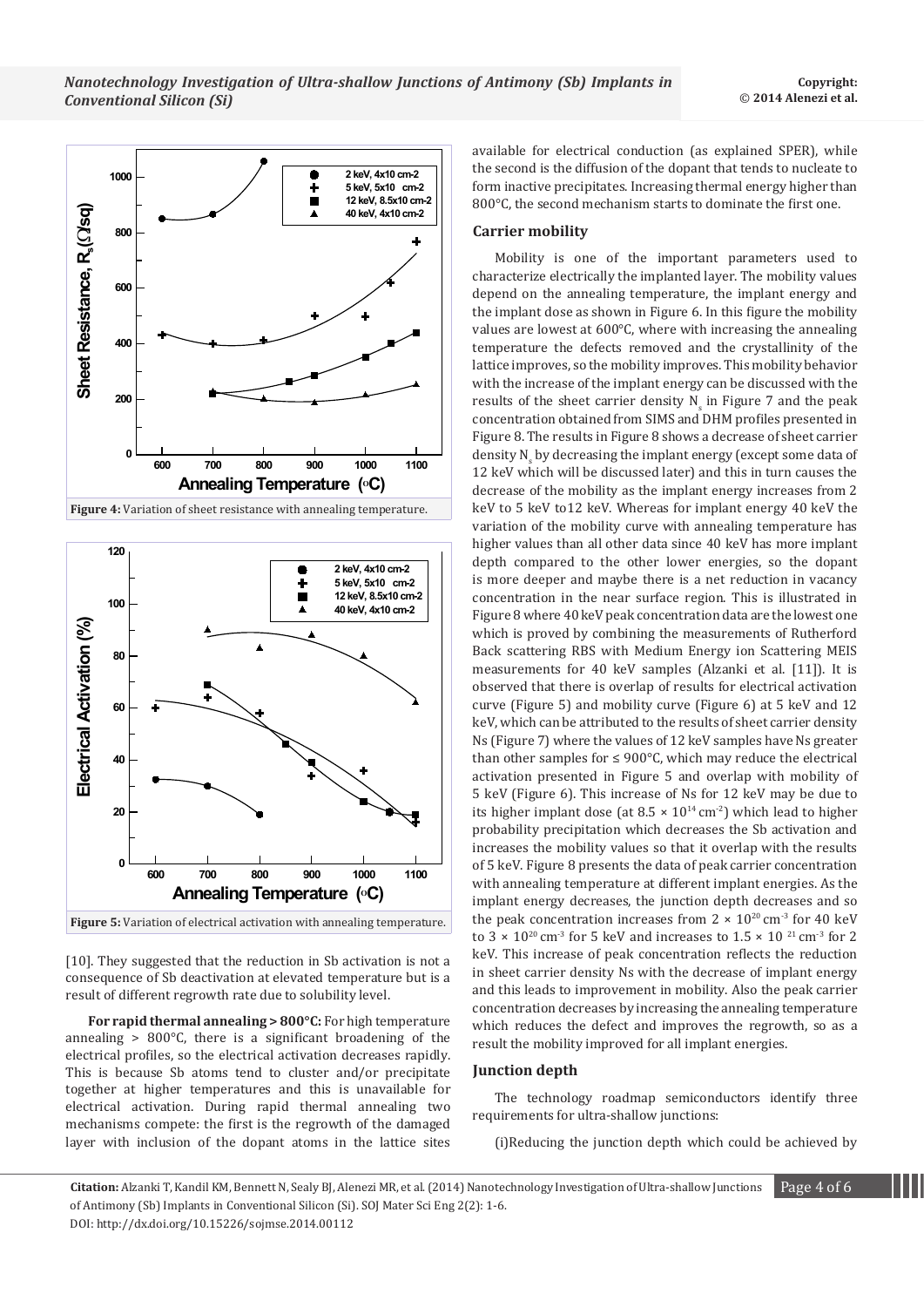



lowering the implant energy with varying the implant dose.

(ii)Increasing the junction steepness which could be achieved mainly by exchanging the type of the substrate of conventional Si to strained-engineered Si and trying other dopants [6,9] which enhances the conductivity mobility and the junction steepness.

(iii)Maintaining lower sheet resistance, recent studies (Horan et al. [6] & Alzanki et al. [8]) have shown that Sb is a potential competitive of as to be as n-COMS Source/Drain extension dopant choice for his point.

The first two requirements (i) and (ii) are more easily to be achieved, while the third junction concerning lowering the sheet resistance is a difficult challenge specially for conventional Si, since sheet resistance is inversely related to the carrier mobility, the dopant electrical activation and the junction depth as indicated from Equation (1).

Figure 9 presents the variation of sheet resistance  $\mathrm{R}_{\mathrm{s}}$  of present measured samples as function of the shallow and ultra-shallow junction depth along the one of the industry requirements of the roadmap technology. The results of 2keV implant energy produce an ultra-shallow junction  $~17$  nm with lowest sheet resistance  $\sim$ 850  $\Omega$ /sq which is still higher than that of roadmap. However,









**Citation:** Alzanki T, Kandil KM, Bennett N, Sealy BJ, Alenezi MR, et al. (2014) Nanotechnology Investigation of Ultra-shallow Junctions Page 5 of 6 of Antimony (Sb) Implants in Conventional Silicon (Si). SOJ Mater Sci Eng 2(2): 1-6. DOI: http://dx.doi.org/10.15226/sojmse.2014.00112